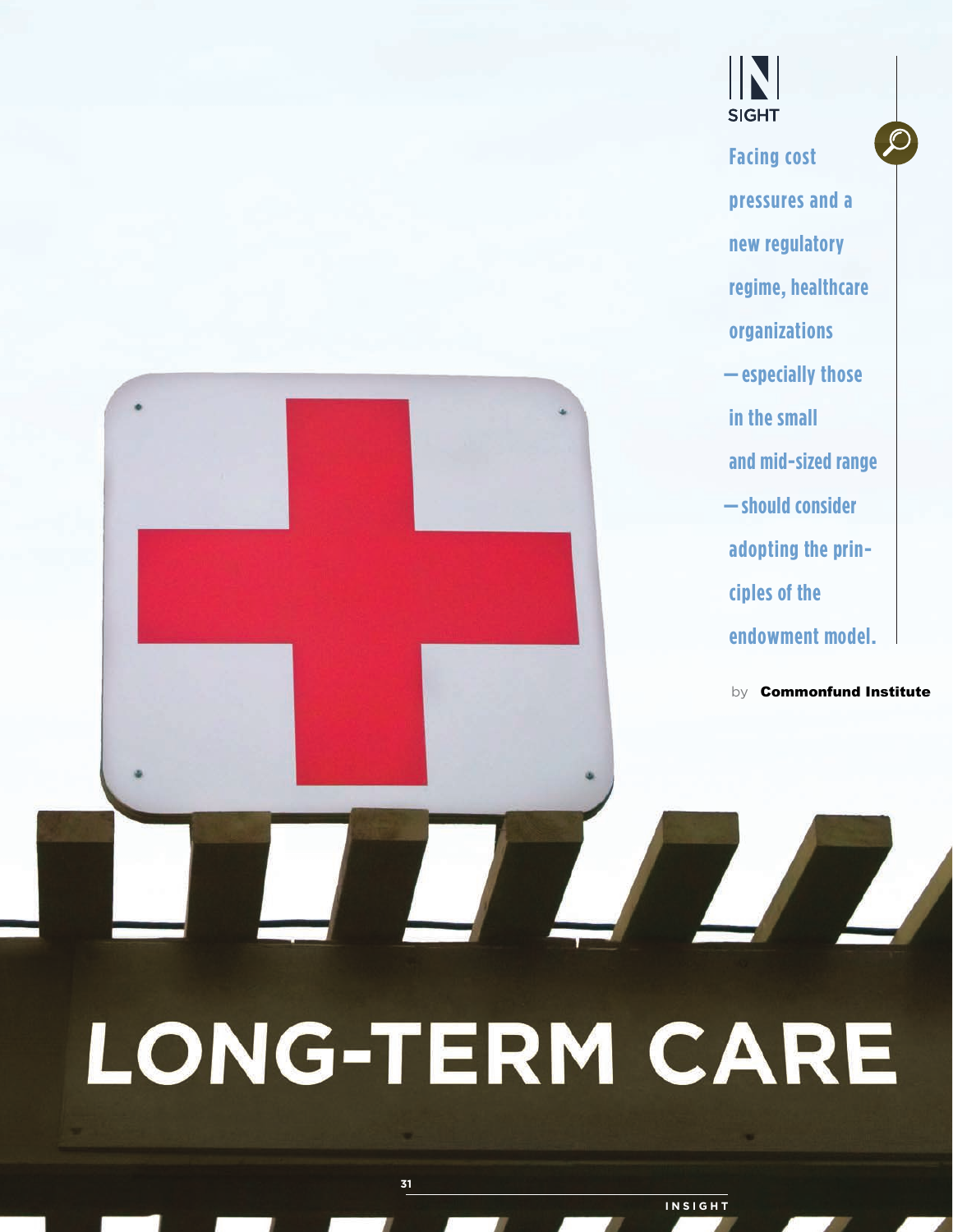

onprofit healthcare<br>
organizations are<br>
confronting an unpr<br>
edented series of<br>
challenges as they st<br>
to maintain positive organizations are confronting an unprecedented series of challenges as they strive to maintain positive

operating margins in the face of declining reimbursements from insurance companies and government payers. The crisis is particularly acute at smaller and mid-sized organizations. Having played a major role in their communities for decades, they are finding that the healthcare business model is changing. Medical practice models are being upended as many doctors are closing their independent clinical practices and becoming hospital employees in response to decreasing reimbursement levels and ever-greater demands for capital investment. In hospitals and clinics, the oldstyle model of bricks-and-mortar buildings located in major urban centers is being challenged by new delivery systems such as suburban mall-style "big box" shell structures with flexible wards that can easily be changed in response to the advent of new equipment and practices, free from the strictures of plaster walls and concrete slabs.

Although these challenges are being intensified by the regulatory and payment changes mandated by the Patient Protection and Affordable Care Act, they are not new. In fact, healthcare organizations have worked for years to cut costs and maximize operating efficiencies. Larger organizations and networks, with substantial endowments to support their operations, have been better prepared financially to adapt to the more stringent demands of the coming environment and have been more successful in reducing costs and tightening their organizational structure. Small and mid-sized healthcare providers, however, lack the

economies of scale necessary to achieve meaningful cost reduction. For them, the way forward may include merging or affiliating with other organizations to form more competitive networks. With or without these operational steps, it will be essential that small and mid-sized healthcare organizations strengthen their resource base by improving their endowment management skills (and strengthening their ability to attract gifts and donations).

This article suggests that healthcare organizations must consider adopting the endowment management model that has been developed over the last three decades by educational institutions and increasingly copied by other types of nonprofits. The fact that it will take healthcare organizations several years to implement these changes and begin to reap their benefits makes this task all the more urgent.

### **THE MARGIN SQUEEZE**

Nonprofit healthcare organizations commonly operate with razor thin margins or even at a deficit. Every day they provide crucial services to patients and the larger community, for which they incur substantial operating costs. To offset this expense, they seek to obtain revenue from three major sources.

- **1.** Reimbursement from federal, state and local governments—by far, the largest income source for healthcare providers.
- **2.** Income from private insurers and self-pay patients.
- **3.** Finally, and at a considerably lower level, is support from donations or transfers from any endowment that the organization may have.

# **The conclusion is inescapable:** Healthcare organizations will

become more reliant on their endowments.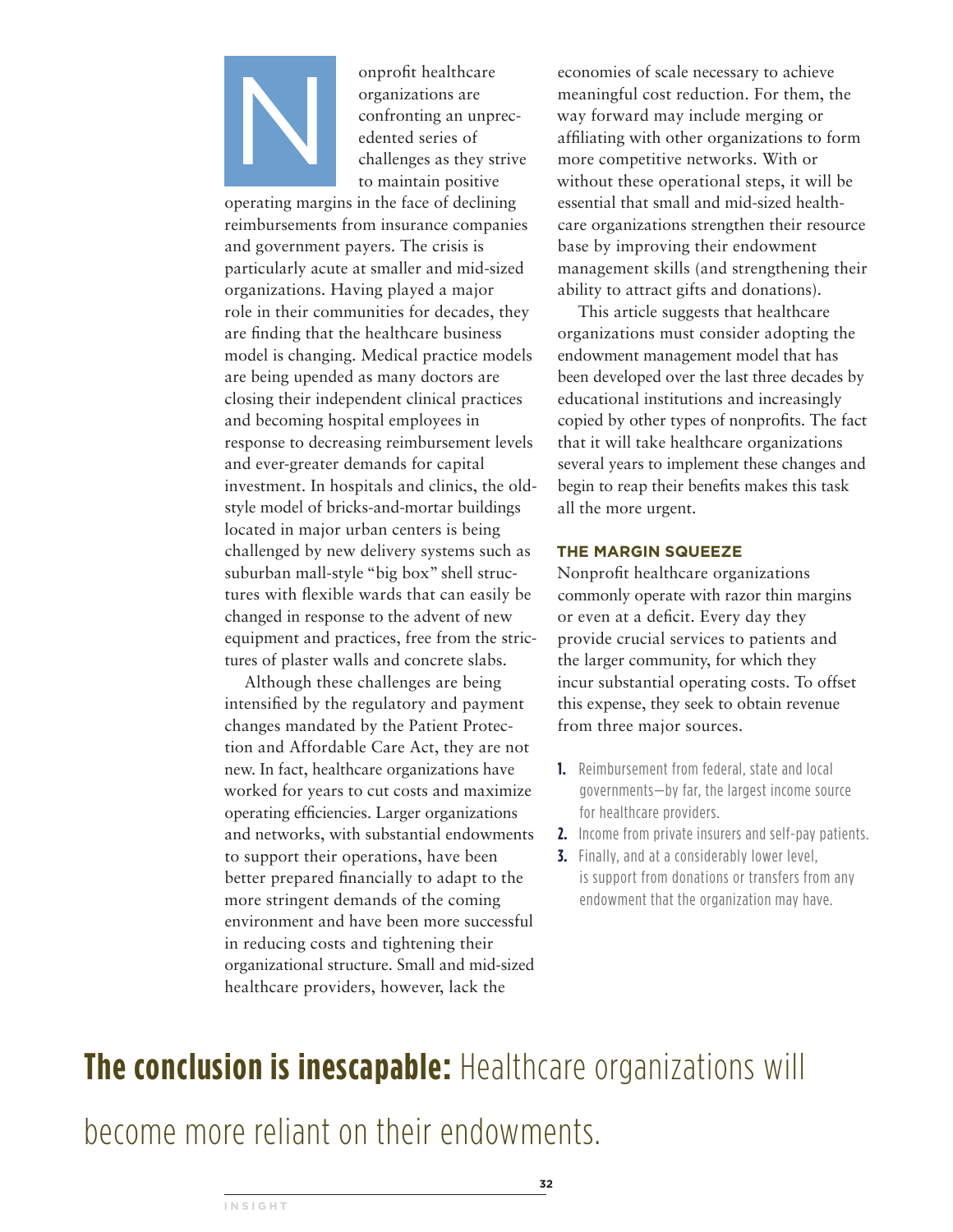The excess, if any, of the first two categories of revenue over costs is the operating margin. An analysis of operating margins in the healthcare industry shows how thin the line is that divides surplus from loss. The 2012 Commonfund Benchmarks Study® *Healthcare Organizations Report*—a nationwide survey of 86 nonprofit healthcare organizations reported a median operating margin in fy2011 of 4.1 percent. This figure was unchanged from fy2010 and just barely lower than fy2009's 4.2 percent, but much higher than the 2.9 percent reported in fy2008, which seems to have marked the low point from which healthcare organizations have been able to recover somewhat.

# **CONSTRAINTS FACED BY HEALTHCARE ENDOWMENTS**

The world of healthcare organizations is thus increasingly being shaped by pressures affecting both the revenue and expense sides of the income statement. On the revenue side, these pressures take the form of tighter standards for government and insurance reimbursements. On the expense side, healthcare organizations have already carried out cost-cutting steps but it is clear that the larger organizations are positioned to realize far greater savings. In this environment, the conclusion seems inescapable that there will be greater reliance by these organizations on the third revenue source, endowment, to enhance surpluses and make up for losses.

Enhancing returns from endowment will not, however, be a simple task. Most health systems make use of bond issues to fund brick-and-mortar construction projects and other improvements. A successful bond offering depends in large part on the ability of the bonds to earn a high rating from the bond rating agencies, which look not only to the ability of the healthcare provider to generate cash flow but also to the liquidity of its endowment's financial assets as a potential backstop source of

## **ASSET ALLOCATIONS**\* **FOR FISCAL YEAR 2011**

|                                  | HEALTHCARE ORGANIZATIONS | OPERATING CHARITIES | FOUNDATIONS |
|----------------------------------|--------------------------|---------------------|-------------|
| <b>TOTAL INSTITUTIONS</b>        | 86                       | 68                  | 179         |
| ASSET CLASS/STRATEGY             |                          |                     |             |
| Domestic equities                | 20                       | 25                  | 24          |
| Fixed income                     | 36                       | 22                  | 13          |
| International equities           | 15                       | 16                  | 12          |
| Alternative strategies           | 21                       | 28                  | 43          |
| Short-term securities/cash/other | 8                        | q                   | 8           |
| *Dollar-weighted                 |                          |                     |             |

Sources: 2012 Commonfund Benchmarks Studies of Healthcare Organizations, Operating Charities and Foundations

repayment. Indeed, liquidity measures have come to form a key metric in determining bond ratings.

For this reason, the asset allocations of healthcare endowments have tended, on average, to be more heavily weighted toward cash and fixed income investments than those of other types of nonprofits. The table above compares healthcare organizations' dollar-weighted asset allocations with those of foundations and operating charities as of December 31, 2011, as reported in Commonfund Benchmarks Studies for the relevant sector (direct comparison with educational institutions is not possible due to their June 30 fiscal year end).

As the table shows, the major differences among the three types of endowment lie in the allocations to fixed income investments and alternative strategies. Healthcare organizations and foundations are at opposite ends of the spectrum with respect to these allocations, while operating charities (cultural, religious and social service organizations) occupy the middle ground. The liquidity required by rating agencies accounts for a good measure of healthcare organizations' high allocation to fixed income securities and their correspondingly low allocation to the relatively illiquid group of alternative strategies.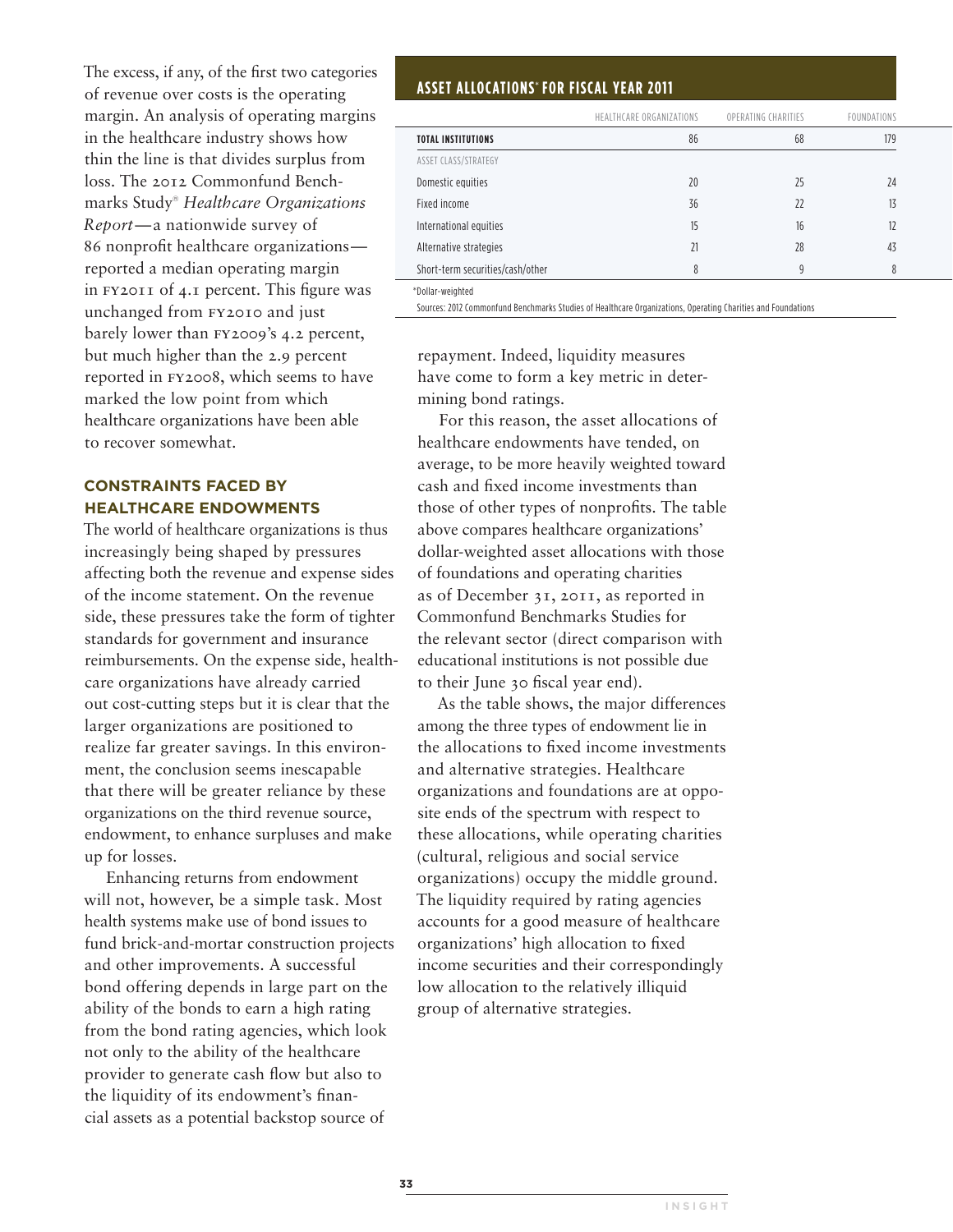## **NOT-SO-HEALTHY HEALTHCARE RETURNS**

Cumulative Value Dollars (\$) in Millions 2004–2011



Sources: 2012 Commonfund Benchmarks Studies of Healthcare Organizations, Operating Charities and Foundations

Yet this preference comes at a cost. It has long been accepted by investment professionals that asset allocation decisions account for the vast majority of the variation in an investor's portfolio returns. The original, and still authoritative, studies on the subject<sup>1</sup> found that 91.5 percent of the variation in returns could be explained by asset allocation policy choices as opposed to other types of activity such as security selection or market timing.

As a consequence of their bias away from the traditional equity orientation favored by other types of nonprofits, healthcare endowments have generally returned less per year than other nonprofits—a heavy burden to bear and one which has left them worse off compared with their foundation and operating charity peers. The chart at left shows how, over the last eight years, a hypothetical \$100 million investable asset pool would have performed, based on average returns from the Commonfund Benchmarks Studies. Over this period, absent spending, a foundation or operating charity would have added over \$7 million more to its endowment than the average healthcare organization.

#### **REBALANCING THE RELATIONSHIP**

Rating agencies, bondholders and healthcare organizations have a common interest in seeing that the sector is able not only to survive the coming period of stress and transition but to thrive beyond it. To that end, a renegotiation of the strictures on asset allocation and liquidity will be necessary.